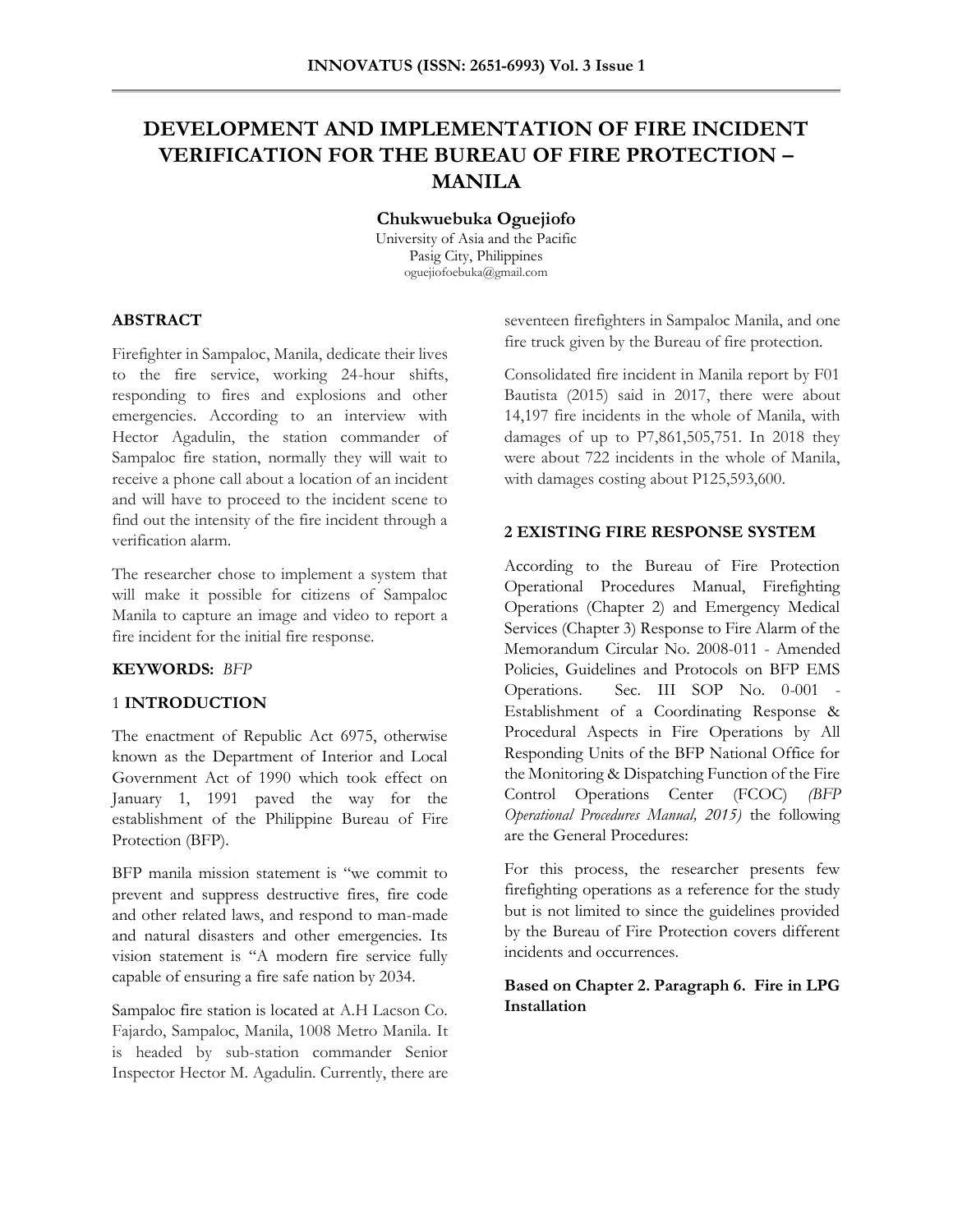Purpose: Effectively and safely respond to fire incidents involving LPG installation and protect the firefighters from harm.

**Basic Concepts, Principles and Guideposts:**  Always stay away from tanks engulfed in fire. BLEVE may occur at any point.

|  | <b>Table 1. Alternatives Considered</b> |  |
|--|-----------------------------------------|--|
|--|-----------------------------------------|--|

| #              | <b>Alternatives Considered</b>                                                                                     |
|----------------|--------------------------------------------------------------------------------------------------------------------|
|                | Status Quo                                                                                                         |
| $\mathfrak{D}$ | Barangay Initial Response                                                                                          |
| 3              | Citizens Alarm Setting Awareness                                                                                   |
|                | Development & Implementation of Fire Incident Verification for the<br>Bureau of Fire Protection - Sampaloc, Manila |

**Status Quo** primarily covers the usual/manual process of reporting incidents through phone call and physical appearance. This was taken into considerations since the said government agency has been using this methodology for ages despite the advancement of technology. BFP may have found this process effective due to different reasons such as requirement of logistics, additional trainings and the like which will be needed if a new process is implemented and may not help in the urgency of their responsibilities and obligations as public servants.

# *Barangay Initial Response*

*Consider using Barangay personnel to declare fire alarm*. It is possible to delegate the declaration of fire alarm to the barangay level to which the fire incident is ongoing. However, manpower training is required and takes time. Literacy is a challenge to the training and report accuracy without bias is unavoidable.

#### *Citizens Alarm Setting Awareness*



**Figure 1. Incident Command System**

*Consider using Citizens Alarm Setting Awareness*. It is possible to integrate alarm awareness to the public that is taught in the high school level. However, the credibility and rampant false alarm may be possible leading to inaccuracy of the response system and waste of resources. Moreover, the possibility of a real file alarm not being responded because of faulty dispatch.

*Development & Implementation of Fire Incident Verification for the Bureau of Fire Protection - Sampaloc, Manila*

The development of an official Fire Incident Verification system for BFP landed as the last alternative considered by the proponent. It is for considering different aspects such as: user's trust, generation of automatic reports, GPS guided tracker for Incident Commander and the Firemen, identification of nearby hydrants, and efficient dispatch of resources in the fastest time possible to reduce collateral damage.

# **4 CONCEPTUAL ANALYSIS**

Costs involved in the implementation of mitigation options for Status Quo was presented with a value of zero (0). This denotes that given the said alternative, nothing will be spent in excess to the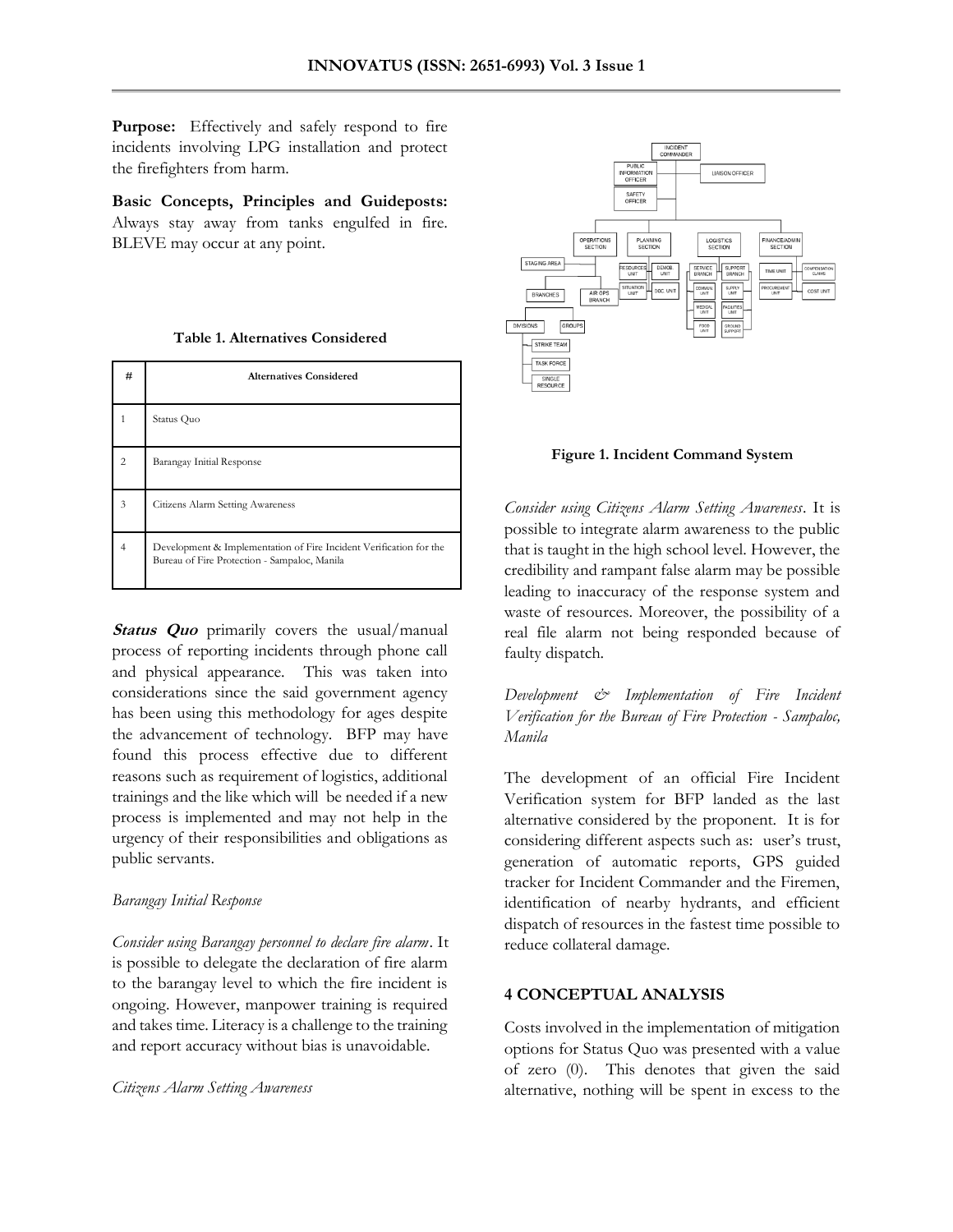usual monetary movement of the client government agency. The expected customer satisfaction, measured through the responses of the client using BFP's procedure will also be zero (0), where no change in response is expected since the system remains status quo. Gains will reflect a value of zero (0). The proponent interpreted this factor outside the premise of the agency's expenditures and profit. Nothing will be added on the agency's projected profit since the system remains the same.

For the second alternatives considered, the proponent assigned an estimated value of negative two (-2) for cost of implementation. Given the data, it is assumed that the expected customer satisfaction value will still be zero (0). Expected gains for the client will be positive one (+1) due to any possible ease of deployment in coordination with the accommodation of a barangay. Thus, a total of negative one (-1) came out as a result.

Citizens Alart Setting Awareness was considered for the evaluation of alternatives for this study. Cost of implementation was assigned with a value of negative three (-3) since lesser cost or below zero will be generated for this alternative. The expected customer satisfaction is positive one (+1) due to the inclusion of citizens in this endeavor and improving community involvement/understanding of the BFP process. For the expected gains, this alternative was assigned with positive one (+1) having the context of improvement as referred to the initial alternative, Status Quo. The total points for this alternative came out as negative one (-1). This is the same as the second alternative, Barangay initial response.

The last alternative considered by the proponent is the development and implementation of fire incident verification for the Bureau of Fire Protection - Sampaloc, Manila. The cost of implementation for this alternative was given a value of negative five (-5) for its great inclination as compared to the other alternatives. A score of positive two (+2) was assigned for the Expected Customer Satisfaction. This was assigned due to automation and additional features that this

alternatives covers. Expected gains had a score of positive four (+4) considering the benefits of the proposed alternative including, database, GPS, hydrants allocation, correct dispatch, and reports generation. Thus, a total of positive one (+1) came out as a result for this alternative. This was then presented as the only alternative with a positive result based on the other considerations.

## **5 METHODOLOGY**

#### **Scope and Limitations**

The proposed system covers the creation of data for hydrants within the premise of BFP Sampaloc, Manila. Then, records for fire hydrants locations, image reports, video reports, and monthly reports. Also, the metro manila fire station map, a user management feature which allows removal and edit of any additional user, and the create system user feature that enables inputs and activation of new users for the system.

# **The Project Scope**

The proposed system is composed of the following modules and technical background:

# **Operations Officer for Incident Calls**

- Checking of Image uploads from citizens from the system dashboard
- Verification of Information sent
- Dispatch of appropriate number of firemen and firetrucks

# **Operations Officer for Records** *(Admin)*

- Processes the After Activity Report
- Submits records to the National Head **Quarters**

#### **Fire Safety Enforcement Division** (*Records)*

- Manages records from different Fire Stations
- Collects records from different Fire Stations

# **Firemen** (*Incident Response)*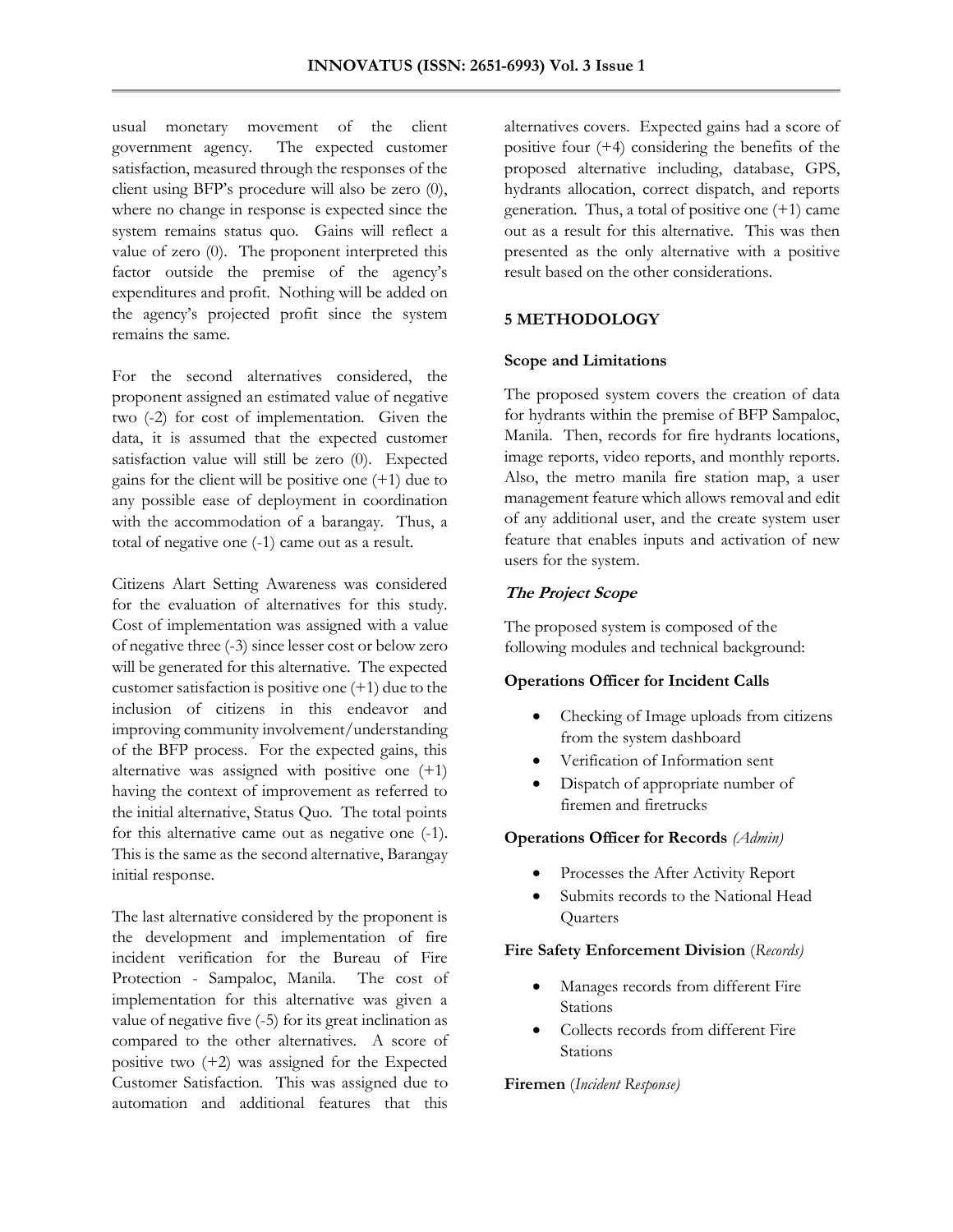- Extinguish Fires
- Reports possible cause of fire incident
- Reports resolutions to fire incidents
- Stabilizes fire incident situations

# **Software Acceptance Evaluation**

The proponent used a checklist-based evaluation to analyze user acceptance for the proposed Fire Incident Verification System for the Bureau of Fire Protection - Sampaloc, Manila. The survey questionnaire were floated to eighteen (18) participants where three (3) came from the administration of the station such as the Officer-in-Charge and Sub Station Commander. The other participants were Fire Officers 1/drivers, Pump Operator and DPO.

Random Sampling was performed to choose the respondents from the population of firefighters in the identified station for the evaluation of the proposed Fire Incident Verification System for the Bureau of Fire - Sampaloc, Manila

# **6 RESEARCH METHODOLOGY**

*Descriptive Research.* This study is classified as Descriptive research used to "describe" a situation, subject, behavior or phenomenon. To characterize it briefly, it may be said that the descriptive research is fact-finding with adequate interpretation. Its attempt is to gather quantifiable information that can be used to statistically analyze a target audience or a particular subject.

# **7 GENERAL RECOMMENDATIONS**

As assessed in the Analysis of Alternatives, implementing a web-based system for reporting of fire incident, providing critical information and automation of reports for fire fighter's is an efficient alternative compared to the existing system currently being used. It is highly recommended that the project proposal be implemented.

The proposed system contains the following modules and their respective features. As means of basic network security, selective modules of the system will be functional under the intranet or internet infrastructure. The technical background are as follows:

**Table 2. Risks and Mitigation Plan**

| <b>Risks</b>                                 | Mitigation Plan                                                                          |
|----------------------------------------------|------------------------------------------------------------------------------------------|
| Susceptibility to Cyber<br>Attack            | <b>Include Network</b><br>Security/Firewall features in the<br>improvement stage         |
| User to accept $\ell$ adapt<br>to new system | Promote Training Program                                                                 |
| Maintenance of new<br>system infrastructure  | Request additional or train<br>existing manpower                                         |
| Budget                                       | Invoke budget to next fiscal<br>year through the agency's<br>capital expenditure (CAPEX) |

# **8 RESULTS AND DISCUSSIONS**

# **Summary of Findings**

The proponent included different features on the proposed system to be evaluated by the stakeholders of the Bureau of Fire Protection - Sampaloc, Manila. Each of the features were evaluated using the Likert Scale as a measuring tool with rankings for success indicators.

Below are the results and discussions for each success indicators:

# **Functionality**

It is practical to indicate functionality as part of the success indicators since the proponent believed that development and implementation lean so much on this factor and that the users whose thrust rely on mobility would agree. Based on the result of responses, most of the participants believed that the functionality of the proposed system commence the requirement of tasks delegated to an operations officer for a fire incident. The proposed system's capability to track the location based on the file sent by the reporter lessens the workload of BFP officers and rapidly provides resolution in case routes are clogged and or traffic problems arise.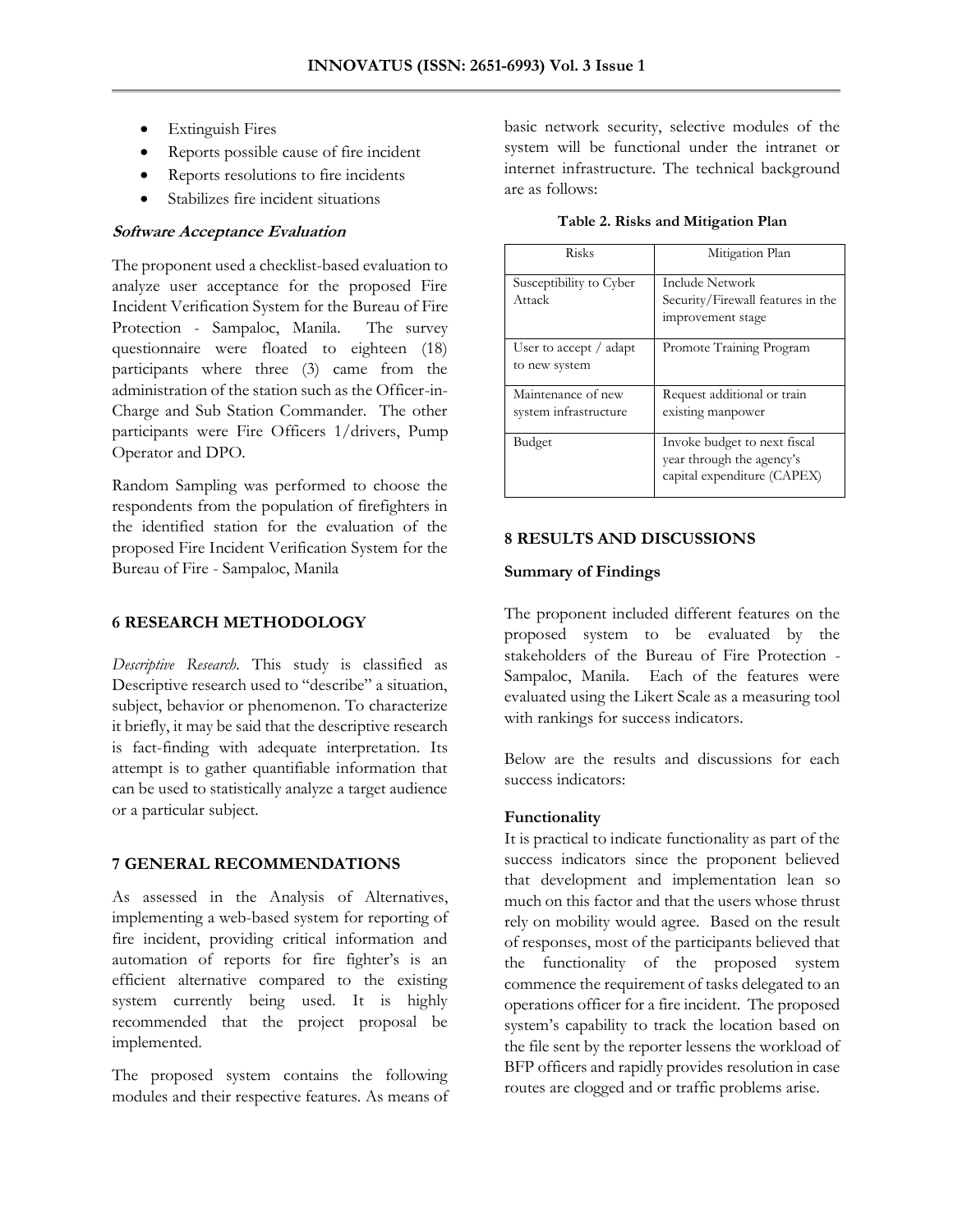# **Usability**

Based on the evidences manifested using tables and charts for this category, the respondents believed that the proposed system's capacity to accommodate human-computer interaction is appropriate. One additional feature of the system is the navigational advantage of switching from "Filipino" language to "English" and vice versa based on the reporter's preference. It is also a considerable factor that the proposed system can generate automated reports based on the incident and giving the administrator an upper hand as to remark the report whether it is resolved of to be removed on the database if null and void.

# **Reliability**

The proponent has presented evidences for the proposed system's reliability most specially when an incident is reported. It is crucial for this endeavor to commit any possible errors knowing that life is at stake. Therefore, the proponent emphasized the processing time spent in verifying an incident as per reports. These remarks were counterchecked by the Operations Officer of the Bureau of Fire Protection - Sampaloc, Manila and indicated "Excellent" as one of the presented responses for this category.

#### **Performance**

Based on the evaluation answered by the proponents, the proposed system was able to handle the required performance needed by the stakeholders to be able to administer fire incident verification in the fastest time possible. With the proposed system, the respondents believed that they will be able to extinguish any eminent concerns arising but limited to its scope.

#### **Security**

Since the system will be carrying out the brand of a BFP and administering vital role in the operation of the agency as well as collect data from the citizens of Sampaloc, Manila, the proponent made sure that the system is qualifies at the basic requirement of security with updated SSL/TLS and accession. The respondents believed that after using the proposed system, it is already capable of handling and securing information in accordance to the National Privacy Act.

#### **Robustness**

The proposed system's robustness was measured mainly on the user's capability to administer changes in some aspects of the system but not entirely. Some examples of access to change are user management, fire hydrants allocation and report generation. It is evident that the respondents agreed to the system's ability to adapt to future advancement for the agency and to the world wide web.

# **Results**

The proponent listed the different results manifested from the proposed Development and Implementation of the Fire Verification system for Bureau of Fire Protection - Sampaloc, Manila and have come up with the following:

- Incident report submission and verification
- Incident report handling and management with Mapping
- Fast Reports documentation
- User management
- System Sustainability

# **REFERENCES:**

- 1. Bureau of Fire Protection Operational Procedures Manual 2015, Retrieved fro[m https://bit.ly/2FeuSbg](https://bit.ly/2FeuSbg)
- 2. Deocaris, R.H., Development and Implementation of the Online Enrollment System for Maria Montessori School of Quezon City 2019 Alternatives Considered, pp. 26
- 3. National Privacy Commission NPC Circular 16-01 Security of Personal Data in Government Agenciee, 2016 Retrieved from [https://www.privacy.gov.ph/memorandum](https://www.privacy.gov.ph/memorandum-circulars/npc-circular-16-01-security-of-personal-data-in-government-agencies/#3)[circulars/npc-circular-16-01-security-of-personal-data](https://www.privacy.gov.ph/memorandum-circulars/npc-circular-16-01-security-of-personal-data-in-government-agencies/#3)[in-government-agencies/#3](https://www.privacy.gov.ph/memorandum-circulars/npc-circular-16-01-security-of-personal-data-in-government-agencies/#3)
- 4. Funk & Wagnalls New World Encyclopedia. 2018, 1p. Retrieved from https://web.a.ebscohost.com/ehost/detail/detail?vid=2 &sid=3b9bca4a-bf16-4dc3-af60 bce84519b1c3%40session mgr4007&bdata=JnNpdGU9ZWhvc3QtbGl2ZQ%3d% 3d#AN=fi033900&db=funk
- 5. Consolidated fire incident's in manila. (2018).Retrieved from [http://www.asppi.org.ph/files/public/publication/Con](http://www.asppi.org.ph/files/public/publication/Consolidated%20Fire%20Incident%20in%20Metro%20%20Manila%20OSCH.pdf)

[solidated%20Fire%20Incident%20in%20Metro%20%20](http://www.asppi.org.ph/files/public/publication/Consolidated%20Fire%20Incident%20in%20Metro%20%20Manila%20OSCH.pdf) [Manila%20OSCH.pdf](http://www.asppi.org.ph/files/public/publication/Consolidated%20Fire%20Incident%20in%20Metro%20%20Manila%20OSCH.pdf)